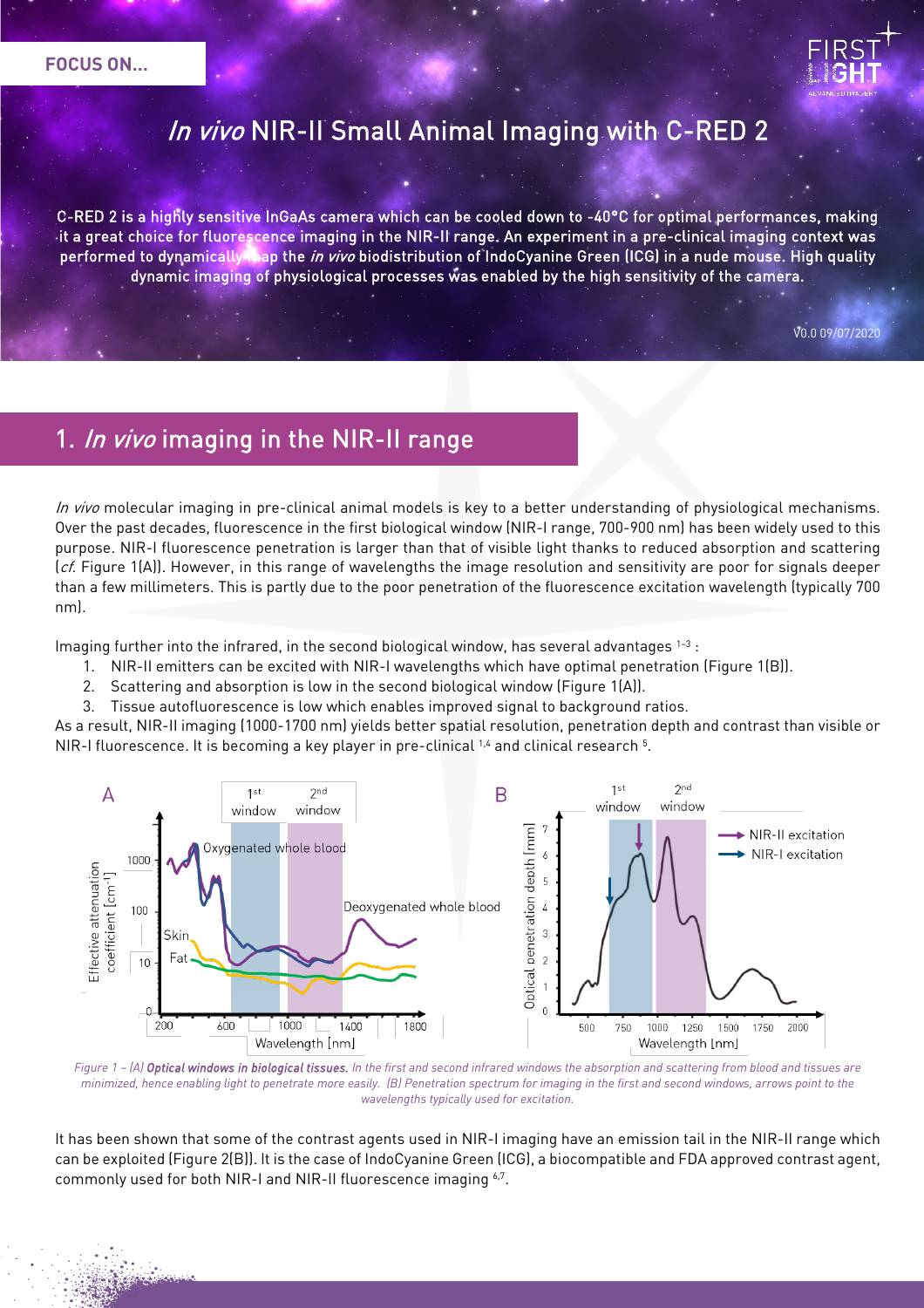

The Silicon-based cameras used for visible and NIR-I imaging are not sensitive in the NIR-II range (Figure 2(A)). Specific cameras usually based on InGaAs sensors and sensitive in the Short Wave InfraRed region (900 – 1700 nm) are required. C-RED 2, a 640x512 InGaAs camera developed by First Light Imaging, combines high sensitivity to high framerates in the NIR-II range, enabling sensitive dynamic imaging.



*Figure 2 – (A) Sensitivity curves for typical cameras based on silicon (Si) and indium gallium arsenide (InGaAs) sensors. InGaAs based sensors are optimal for imaging in the second biological window. (B) IndoCyanine Green excitation and fluorescence emission spectrum.* 

#### Take-home message

Second biological window (NIR-II range) imaging yields high penetration depth and high spatial resolution.

# 2. NIR-II imaging using C-RED 2

### Infrared preclinical imager

Small animal imaging experiments mostly use similar experimental setups. The main elements are the stage for the specimen (mouse), a laser source for fluorescence excitation, and an imaging device including an objective, a set of emission filters and a camera to detect the emitted light. For the results presented hereafter, the C-RED 2 camera was installed in an existing SWIR imaging set-up. The excitation source is a 808 nm laser which provides an 120 mW/cm<sup>2</sup> illumination. The emission filter is a high-pass SWIR window filter. The preclinical imaging device was set up by OPTIMAL Grenoble.



*Figure 3 – Schematic representation of the imaging system used in the experiment.*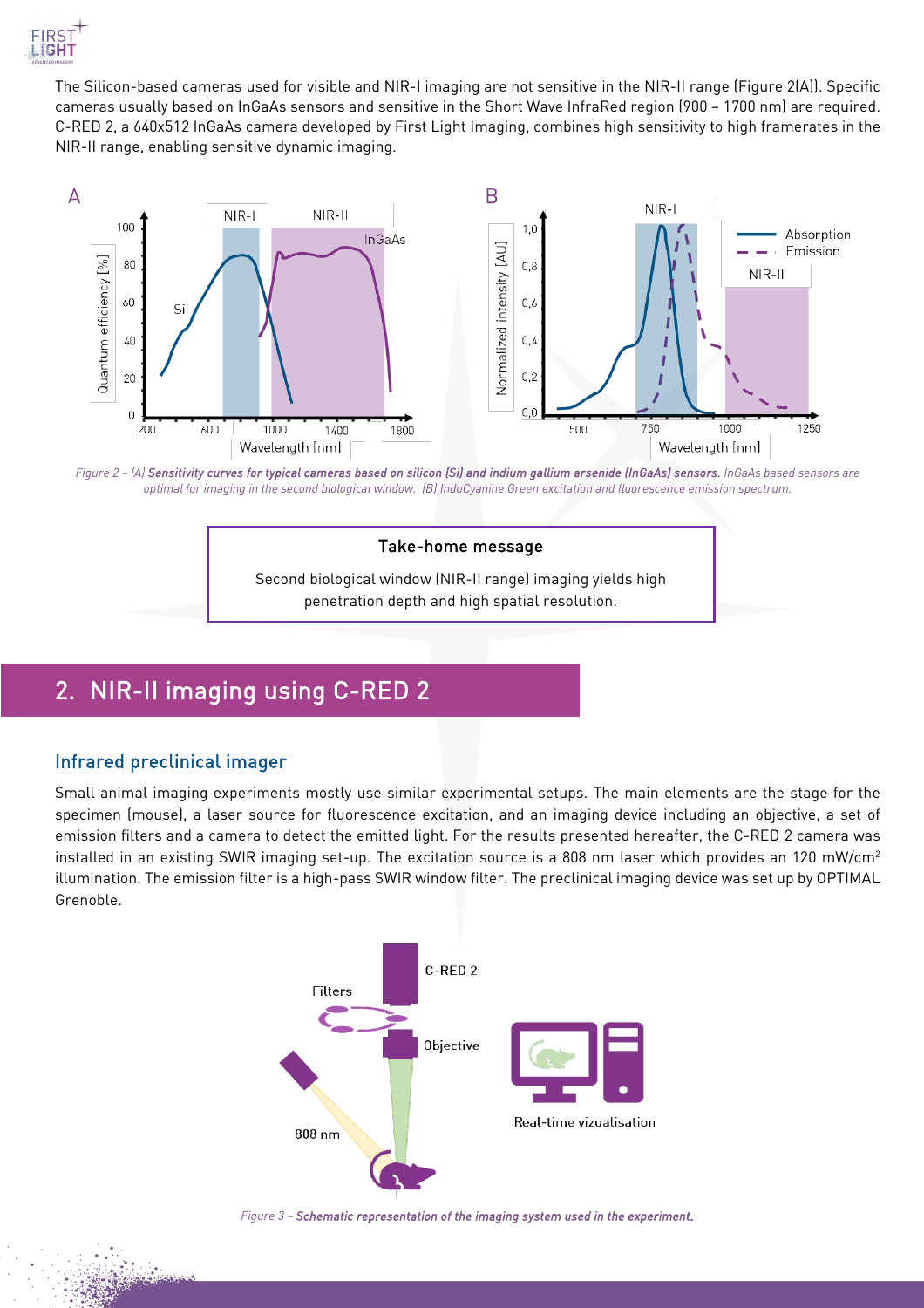

### Animal model and methods

A six-week old female nude mouse (Janvier Labs) was anesthetized and a tail intravenous injection of 500 µmol/L of ICG (Serb laboratory) was performed. A movie was acquired from t0 to t+40s post-injection. Then, a 15 minutes post-injection zoomed image of the ear was acquired as well as a time-lapse of the ICG biodistribution in the ear. The real-time in vivo imaging experiments were performed by OPTIMAL Grenoble.

### **Results**

In vivo NIR-II imaging the full body of the mouse after intravenous administration of ICG provides a map of ICG biodistribution across all organs. The hind limb vasculature, organs, vascular system and femoral vessel are clearly visible. Note the low autofluorescence and high contrast of the image. The following figure highlights some of the key organs. The acquisition parameters are: 10 ms integration time, 100 FPS, High gain, CDS mode. The contrast was inverted but no post-processing was applied.



*Figure 4 – Fluorescence in vivo imaging of a full mouse body in the NIR-II range. The vascular network can be seen with high contrast. Inverted and auto scaled contrast.* 

The spatial profile below  $(cf.$  Figure 5) plotted on the mouse belly highlights the systems' performances in terms of contrast and resolution. The narrowness of the pics on the profile illustrates the high spatial resolution of the blood vessels, while the height of the pics illustrate the signal to background ratio.



*Figure 5 –NIR-II fluorescence image of a full mouse body (right) and cross-sectional fluorescence intensity profile along purple dashed line (left).*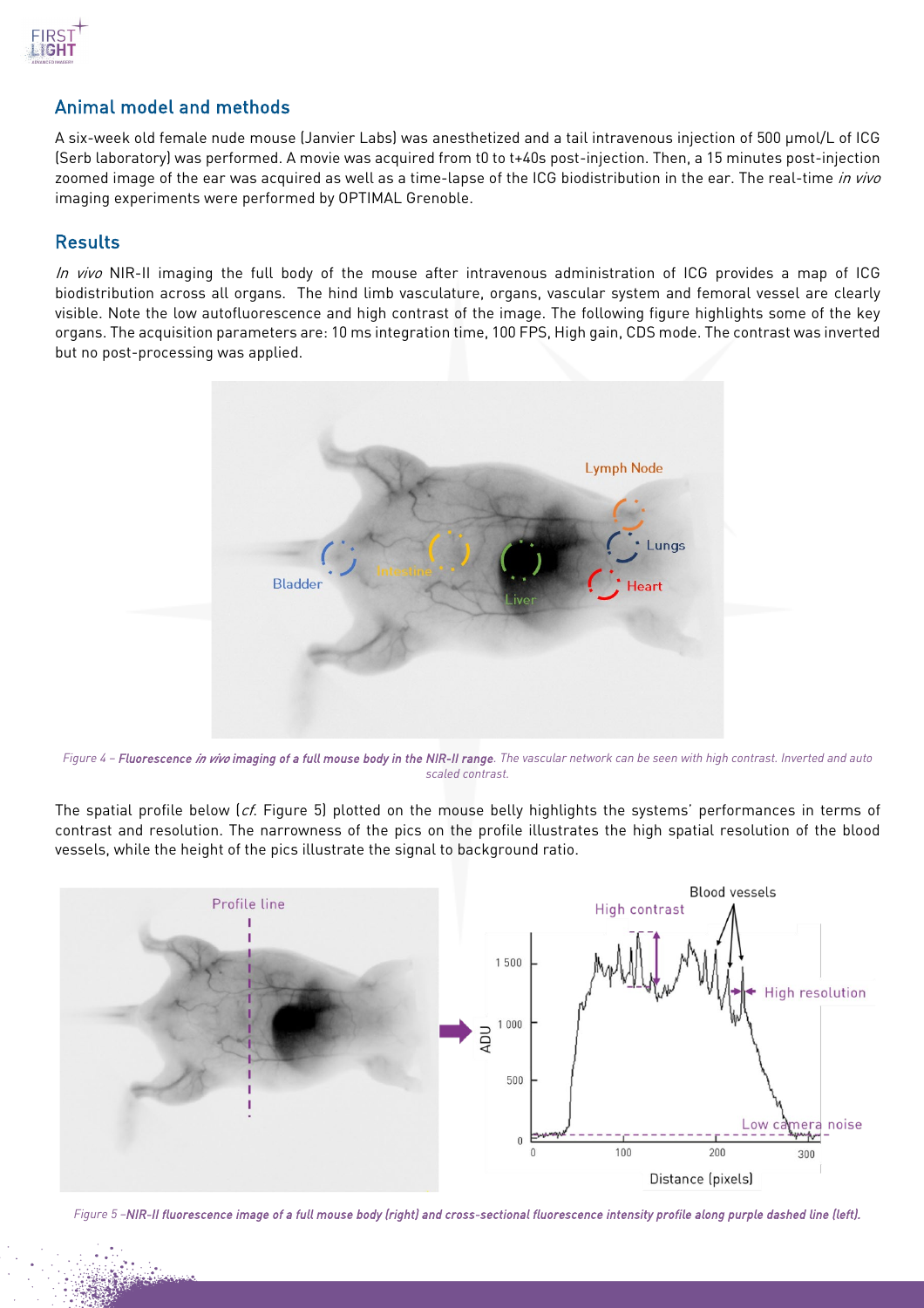

Using higher magnification lenses allows to get a more detailed view of specific regions of interest. Shown below is the example of ear vasculature. The acquisition parameters are: 500 ms integration time, 2 FPS, High gain, CDS mode. The contrast was inverted but no post-processing was applied. Note the high signal to noise and signal to background ratio that allow to visualize the cutaneous and sub-cutaneous blood vessels. In pharmaceutical applications, this will allow to non-invasively study the vascular response induced by allergenic materials, for example.



*Figure 6 – Fluorescence in vivo imaging of external ear vasculature in the NIR-II range. Inverted contrast.*

A carefully designed imaging system optimizes both contrast and resolution. The gain and bias on-the-fly corrections available in C-RED 2 enable real-time visualization of high quality images. The biodistribution of fluorescence markers can be studied with accuracy.

l

## 3. In vivo dynamic imaging

I

The high sensitivity of C-RED 2 enables to detect weak fluorescence signals at low integration times. Hence, high framerates can be used. C-RED 2 is the fastest camera available on the InGaAs market in the NIR-II range, able to run at up to 600 FPS in full frame mode for less than 30 electrons readout noise. This results in an optimized temporal resolution and accurate dynamic imaging. The metabolism of the mouse can be monitored.

The First Light Vision GUI enables continuous acquisition of over 8 000 frames (with a standard computer), which can be saved in six different formats including .raw, .tiff, and .avi. The "Direct Record" option allows to save images on-the-fly and acquire even longer movies. Alternatively, the C-RED 2 camera can be interfaced with MatLab, LabView etc.

A nude mouse was injected with ICG and a 40 seconds movie was acquired in high gain mode, 5 ms integration time (200 FPS). To watch the full movie, please refer to First Light Imaging website.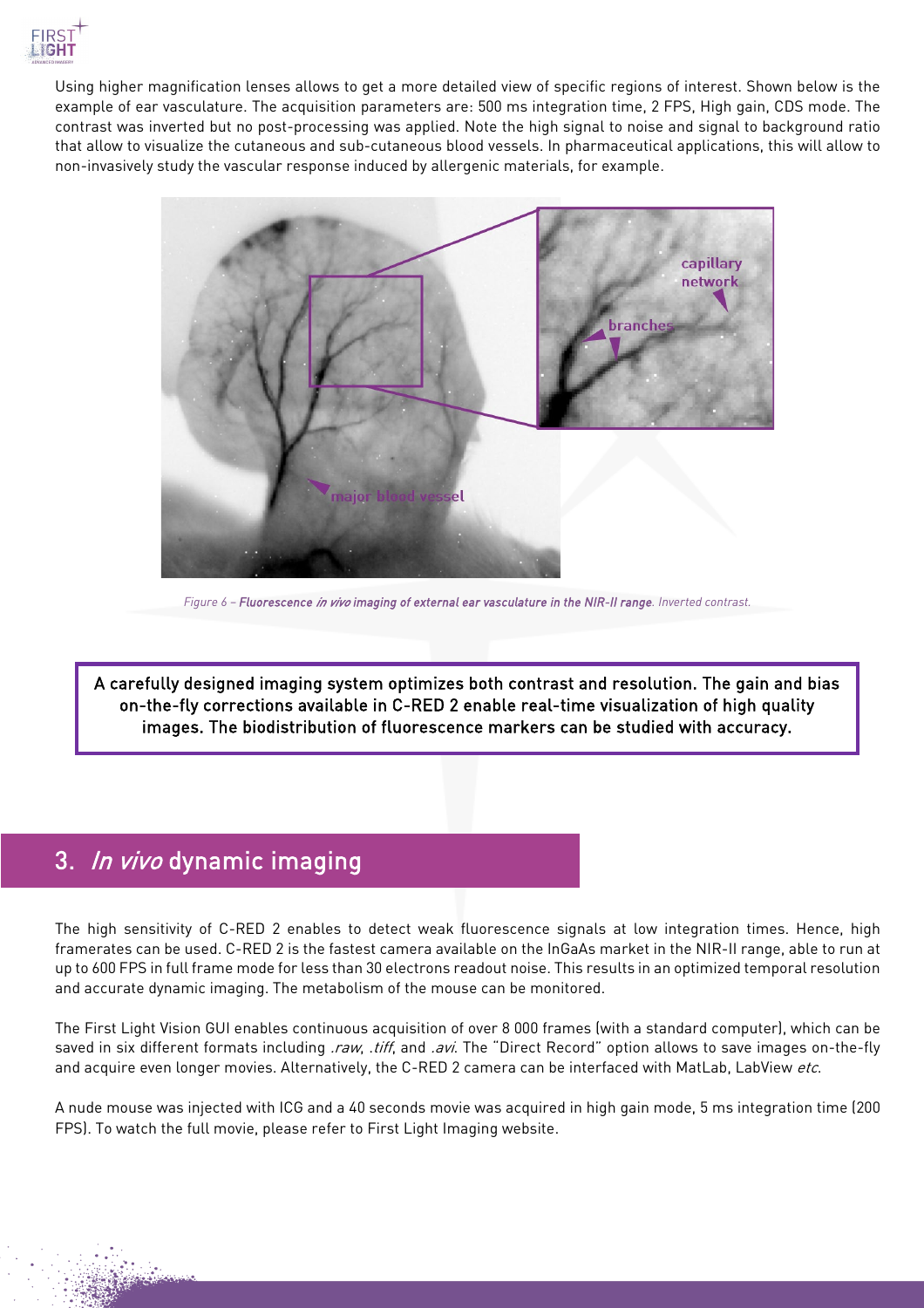



Figure 7 - NIR-II fluorescence imaging of the biodistribution of ICG in a mouse after intravenous tail injection. Screenshots from a 40 seconds movie *showing the diffusion of ICG. Color coded images, the color bar shows the fluorescence intensity in arbitrary units.*

The accumulation of ICG in the liver can clearly be seen, as well as the contractions of the heart and lungs. The mouse full body vascularization becomes more contrasted as the agent diffuses.

10 minutes after the first injection, a second intravenous injection of ICG was performed and a second movie was acquired for 1 minute with a 50 ms integration time (20 FPS) in high gain mode. To watch the full movie, please refer to First Light Imaging website.



The ear micro-vascularization lightens up as ICG diffuses through the vessels.

The high sensitivity of C-RED 2 enables low integration times. The camera has the fastest framerate of the market (600 FPS full frame), allowing very high temporal resolution.

## 4. Data analysis

C-RED 2's high sensitivity combined to high framerates enables to achieve high temporal resolution of the fluorescence signal. Biological parameters, such as vital signs (heart and respiration rates), contrast agent accumulations, metabolic rates, etc can be dynamically monitored in vivo and in real-time.

### Precise evaluation of biological dynamics

The fluorescence signal kinetics can be studied through temporal plots of fluorescence intensity in specific regions of interest (Figure 5). The ICG distribution in the different organs can be followed in time. Note how ICG accumulates in the liver. The precise evaluation of the dynamics further enables contact free and non-invasive measurements.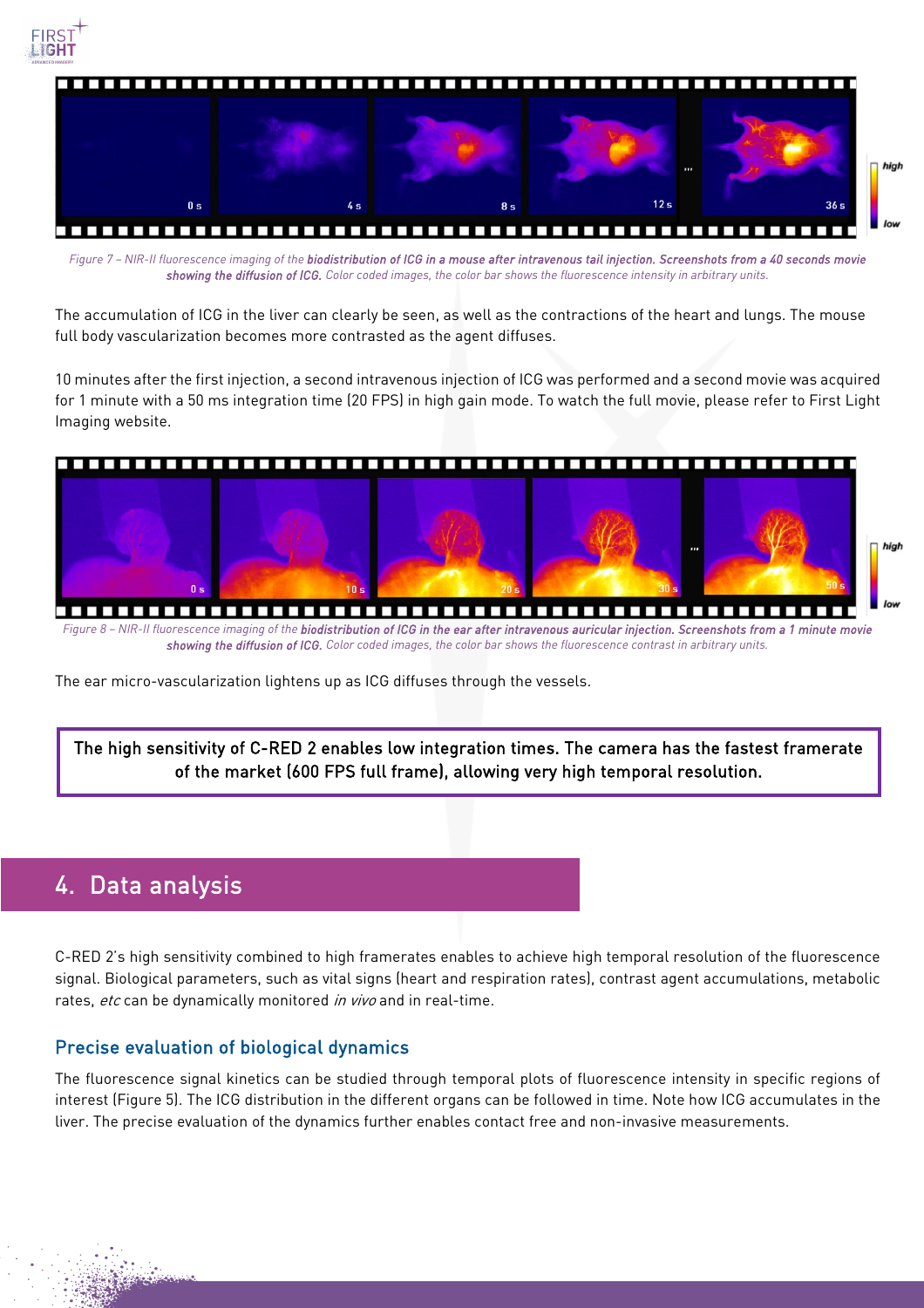



*Figure 9 - Time monitoring of physiological parameters. 40 seconds time profiles of six regions of interest.*

#### Non-invasive and contact-free monitoring

A time-lapse with 10 ms integration time (100 FPS) was acquired at 1 minute post-injection for 80 seconds. Biological patterns can be observed such as heart rate and respiration rate. The analysis can be made on the time plots (Figure 10) or on Fourier transforms. The mouse respiration rate (1.03 breaths per second) and the mouse heart rate (7.6 beats per seconds) can be computed. These values are consistent with the literature.



*Figure 10 – Time monitoring of physiological parameters. 5 seconds time profiles over two regions of interest. Time is given in seconds post-injection.* 

Note how the fluorescence intensity in other regions of interests are synchronized to the respiration rate.



*Figure 11 – Time monitoring of physiological parameters. 5 seconds time profiles over four regions of interest. Time is given in seconds post-injection.* 

C-RED 2 enables to perform quantitative time-lapse analysis of biological parameters.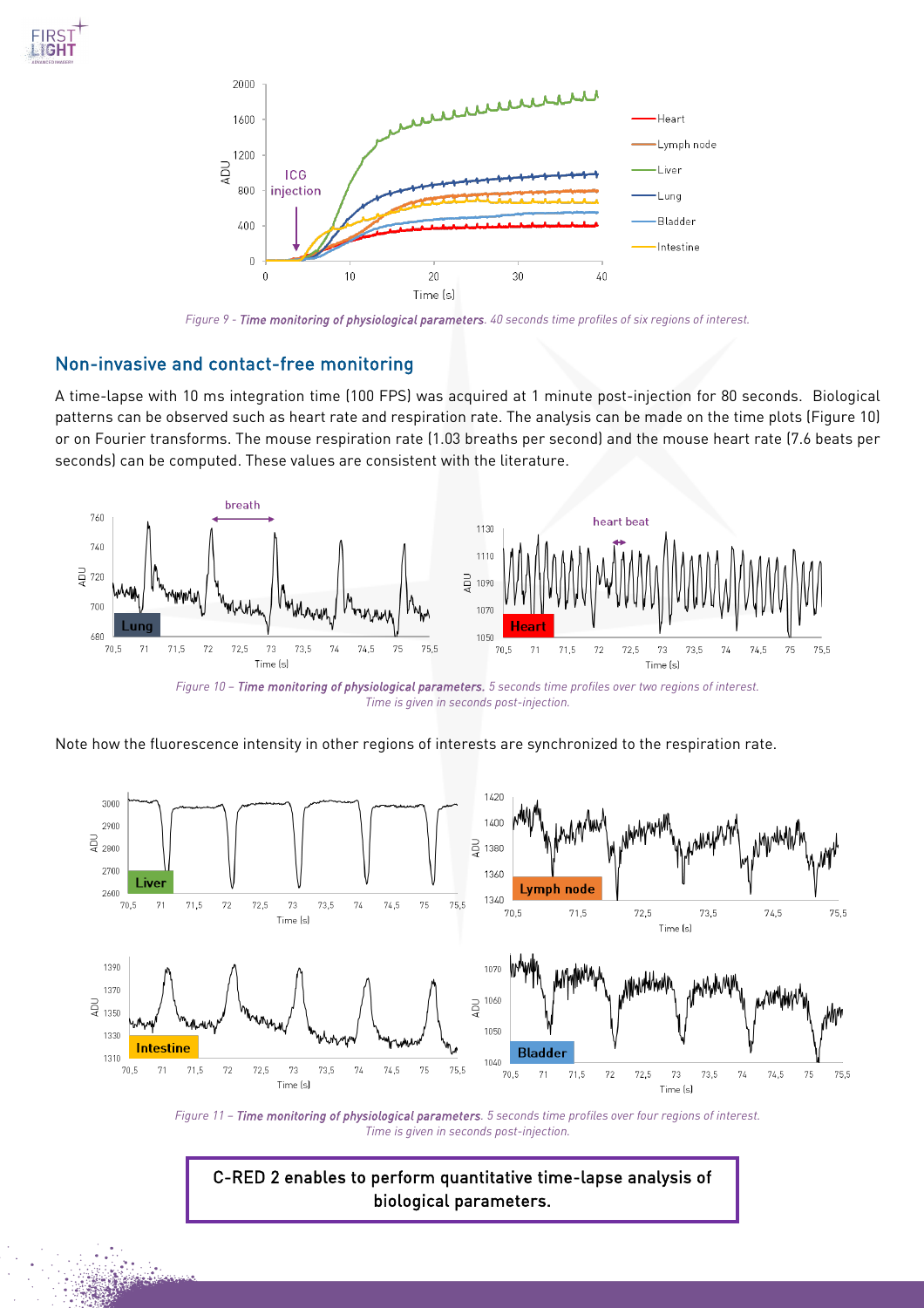

# 5. Why C-RED 2 for pre-clinical imaging

For many reasons, C-RED 2 is an ideal choice for small animal imaging. Below are a few insights:

- Easy integration. The camera can be easily integrated in a system thanks to the holes on the bottom, the side, or the front, and has a C-mount for the objective. With First Light Vision GUI, C-RED 2 is a plug-and-play camera and thanks to a versatile SDK, the camera can be interfaced with MatLab, LabView etc.
- Special movie feature. The large size of the image buffer allows to acquire long movies, and our special feature "Direct Record" allows to save images on-the-fly and acquire infinitely long movies, where only your computer is the limit.
- High sensitivity. Thanks to its low readout noise < 30e- and optimized dark current 600 e-/pix/s (at -40°C), C-RED 2 is extremely sensitive and enables the detection of very weak signals.
- Optimized for long exposure times. Thermoelectric cooling combined to air (fan) and water cooling enable to cool the camera down to -40°C. Additionally, for long exposure times acquisition can be optimized (refer t[o "Focus](https://www.first-light-imaging.com/wp-content/uploads/2020/06/FOCUS_Long-Exposures-times_200526.pdf)  [On… Long Exposure Times with C-RED 2"](https://www.first-light-imaging.com/wp-content/uploads/2020/06/FOCUS_Long-Exposures-times_200526.pdf)).
- On-the-fly corrections. Bias and gain corrections can be performed in real-time.
- Simplified experiments. For complex experimental procedures with multiple settings, up to ten preset configurations can be saved in the camera, to enable a fast switch between configurations.

### C-RED 2 is a plug-and-play camera. Our C-RED range of cameras offers hardware optimization of images to adjust to your specific use case.

# 6. Conclusion

Visualization of the microvascular systems in vivo and in real time improves our understanding of the circulatory system (vascular anatomy, blood flow, etc) and the associated pathologies. Monitoring physiological parameters such as heart rate and breath rate non-invasively and with high temporal accuracy is also possible. These are some of the multiple applications of biomedical NIR-II imaging, which also include visualizing tumors, drug development, etc.

The full experiment with C-RED 2 described in this note illustrates its performances for small animal imaging. High contrast imaging of the vascularization system of the mouse through intact skin could be performed. Additionally, movies with high temporal resolution showed that we were able to precisely map biological dynamics.

C-RED 2 is a state of the art camera designed for high demanding short wave infrared applications. C-RED 2 is versatile and enables high quality sensing at both long exposure times and at extremely fast framerates (up to 600 FPS) and short integration times. Thanks to this, C-RED 2 is very flexible and perfectly suited for small animal imaging.



First Light Imaging acknowledges Optimal Grenoble for assembling the preclinical imaging device and performing the in vivo experiments.